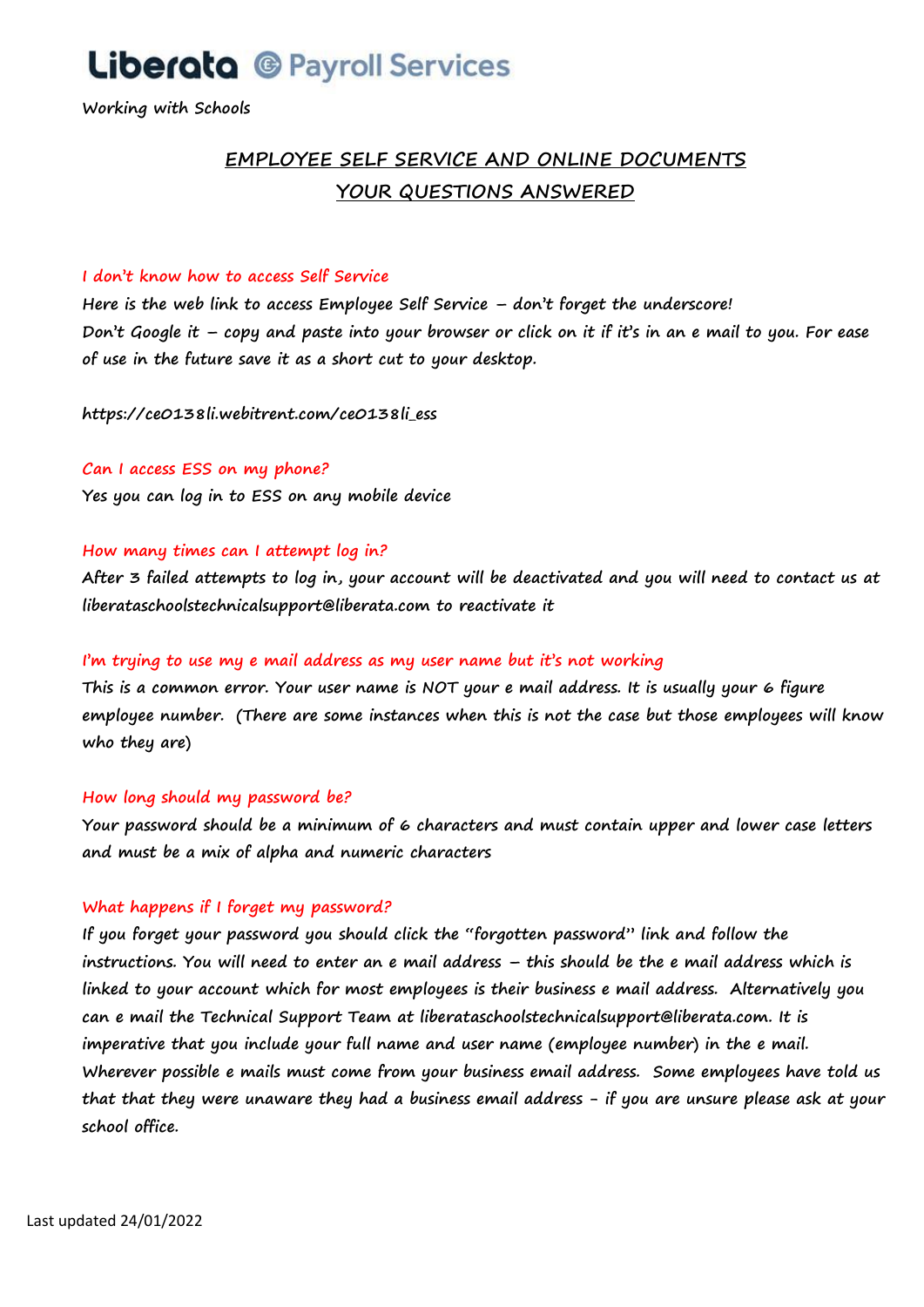#### **I don't know my employee number**

**When you email the Technical Team if you don't know your employee number you MUST include your National Insurance number and your date of birth instead. We will not check your account until we can verify your identity.** 

#### **When will I receive a reply from the Technical Team?**

**You should expect a reply within 12 working hours at the most. Usually we will reply the same day and often within a couple of hours. There is no need to copy anyone else in or to send a second email as this will not speed up a response.** 

#### **My office wants to e mail on my behalf**

**Password reset emails to the Technical box should only come from the user and not the school office – we are unable to action requests via the schools office staff, only via the employee direct**

#### **I need an urgent reply to my e mail**

**The Technical inbox is monitored on a daily basis but not all day by Nicky Katie and Dee. So please don't wait to log in to on line payslips until you need it urgently!**

#### **If I have a problem with logging in should I phone payroll?**

**No. I'm afraid we will not deal with any log in issues on the telephone.** 

#### **If I have a problem with logging in should I go to my school Office?**

**Admin staff in your school office are unable to carry out password re-sets but may be able to help you with general queries regarding on line payslips.**

# **Should I use the "contact us" form on the Liberata website if I have log in issues? No this will delay your message from reaching us. You should e mail us at liberataschoolstechnicalsupport@liberata.com**

#### **What should I do with my payslip once it is open?**

**Once your payslip is open you can save it locally on to your PC or lap top, you can print it, or you can save it and e mail it to an address of your choice or you could just view it.** 

#### **What happens if I leave?**

**If you leave you will still continue to have access to self-service so that you can download the documents that you need.**

#### **How can I get my P60 at the end of the Tax Year?**

**You can download your P60 from Employee Self Service in exactly the same way as your payslip.**